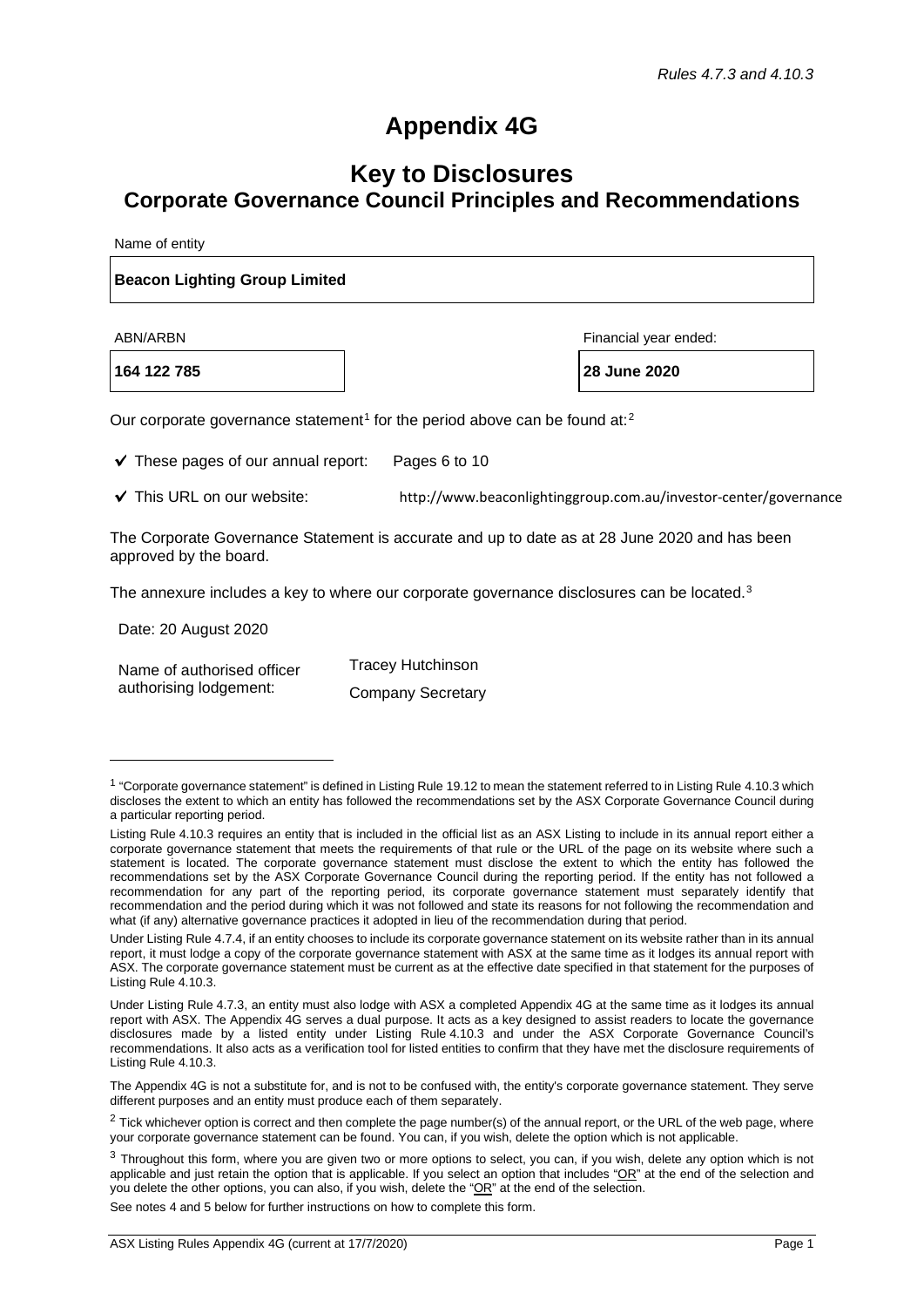## <span id="page-1-1"></span><span id="page-1-0"></span>**ANNEXURE – KEY TO CORPORATE GOVERNANCE DISCLOSURES**

| Corporate Governance Council recommendation |                                                                                                                                                                                                                                                                                                                                                     | Where a box below is ticked, $4$ we have followed the<br>recommendation in full for the whole of the period above. We<br>have disclosed this in our Corporate Governance Statement: | Where a box below is ticked, we have NOT followed the<br>recommendation in full for the whole of the period above. Our<br>reasons for not doing so are: <sup>5</sup> |
|---------------------------------------------|-----------------------------------------------------------------------------------------------------------------------------------------------------------------------------------------------------------------------------------------------------------------------------------------------------------------------------------------------------|-------------------------------------------------------------------------------------------------------------------------------------------------------------------------------------|----------------------------------------------------------------------------------------------------------------------------------------------------------------------|
|                                             | <b>PRINCIPLE 1 - LAY SOLID FOUNDATIONS FOR MANAGEMENT AND OVERSIGHT</b>                                                                                                                                                                                                                                                                             |                                                                                                                                                                                     |                                                                                                                                                                      |
| 1.1                                         | A listed entity should have and disclose a board charter setting<br>out:<br>the respective roles and responsibilities of its board and<br>(a)<br>management; and<br>those matters expressly reserved to the board and those<br>(b)<br>delegated to management.                                                                                      | and we have disclosed a copy of our board charter at:<br>http://www.beaconlightinggroup.com.au/investor-<br>center/governance/Board Charter/                                        | set out in our Corporate Governance Statement OR<br>⊔<br>we are an externally managed entity and this recommendation<br>is therefore not applicable                  |
| 1.2                                         | A listed entity should:<br>undertake appropriate checks before appointing a director or<br>(a)<br>senior executive or putting someone forward for election as<br>a director: and<br>provide security holders with all material information in its<br>(b)<br>possession relevant to a decision on whether or not to elect<br>or re-elect a director. |                                                                                                                                                                                     | set out in our Corporate Governance Statement OR<br>└<br>we are an externally managed entity and this recommendation<br>$\Box$<br>is therefore not applicable        |
| 1.3                                         | A listed entity should have a written agreement with each director<br>and senior executive setting out the terms of their appointment.                                                                                                                                                                                                              |                                                                                                                                                                                     | set out in our Corporate Governance Statement OR<br>L<br>we are an externally managed entity and this recommendation<br>is therefore not applicable                  |
| 1.4                                         | The company secretary of a listed entity should be accountable<br>directly to the board, through the chair, on all matters to do with<br>the proper functioning of the board.                                                                                                                                                                       |                                                                                                                                                                                     | set out in our Corporate Governance Statement OR<br>└<br>we are an externally managed entity and this recommendation<br>$\Box$<br>is therefore not applicable        |

<sup>&</sup>lt;sup>4</sup> Tick the box in this column only if you have followed the relevant recommendation in full for the whole of the period above. Where the recommendation has a disclosure obligation attached, you must insert the location where that disclosure has been made, where indicated by the line with "*insert location*" underneath. If the disclosure in question has been made in your corporate governance statement, you need only insert "our corporate governance statement". If the disclosure has been made in your annual report, you should insert the page number(s) of your annual report (eg "pages 10-12 of our annual report"). If the disclosure has been made on your website, you should insert the URL of the web page where the disclosure has been made or can be accessed (eg "www.entityname.com.au/corporate governance/charters/").

<sup>&</sup>lt;sup>5</sup> If you have followed all of the Council's recommendations in full for the whole of the period above, you can, if you wish, delete this column from the form and re-format it.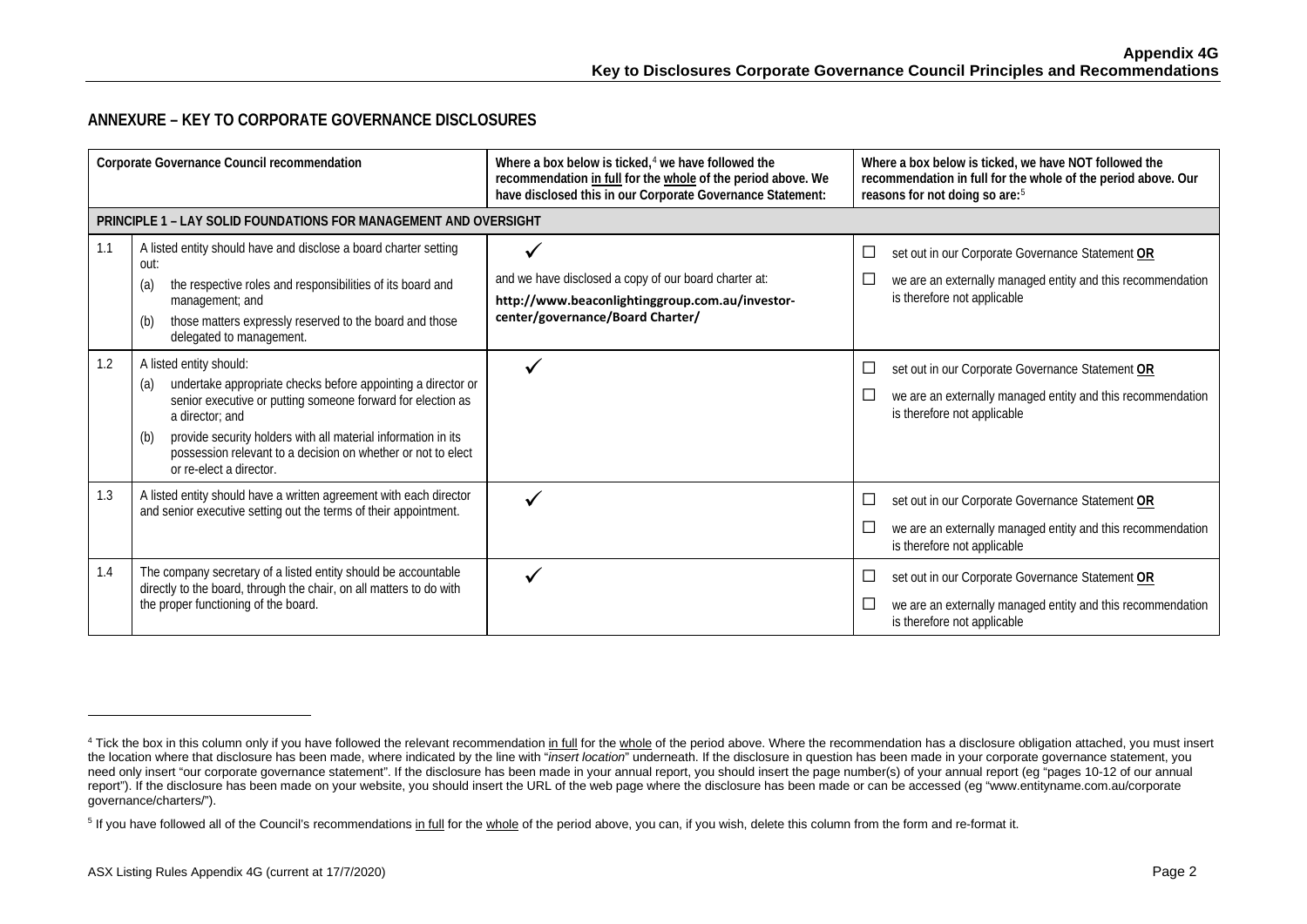| Corporate Governance Council recommendation |                                                                                                                                                                                                                                                                                                                                                                                                                                                                                                                                                                                                                                                                                                                                                                                                                                                                                                                                                                                                                                                                                                                                                                                                                                                                                    | Where a box below is ticked. <sup>4</sup> we have followed the<br>recommendation in full for the whole of the period above. We<br>have disclosed this in our Corporate Governance Statement:                                                                                                                                                                                                                                                                                                                                                                                                                                                    | Where a box below is ticked, we have NOT followed the<br>recommendation in full for the whole of the period above. Our<br>reasons for not doing so are: <sup>5</sup>                 |
|---------------------------------------------|------------------------------------------------------------------------------------------------------------------------------------------------------------------------------------------------------------------------------------------------------------------------------------------------------------------------------------------------------------------------------------------------------------------------------------------------------------------------------------------------------------------------------------------------------------------------------------------------------------------------------------------------------------------------------------------------------------------------------------------------------------------------------------------------------------------------------------------------------------------------------------------------------------------------------------------------------------------------------------------------------------------------------------------------------------------------------------------------------------------------------------------------------------------------------------------------------------------------------------------------------------------------------------|-------------------------------------------------------------------------------------------------------------------------------------------------------------------------------------------------------------------------------------------------------------------------------------------------------------------------------------------------------------------------------------------------------------------------------------------------------------------------------------------------------------------------------------------------------------------------------------------------------------------------------------------------|--------------------------------------------------------------------------------------------------------------------------------------------------------------------------------------|
| 1.5                                         | A listed entity should:<br>have and disclose a diversity policy;<br>(a)<br>through its board or a committee of the board set<br>(b)<br>measurable objectives for achieving gender diversity in the<br>composition of its board, senior executives and workforce<br>generally; and<br>disclose in relation to each reporting period:<br>$\left( 0 \right)$<br>the measurable objectives set for that period to<br>(1)<br>achieve gender diversity;<br>the entity's progress towards achieving those<br>(2)<br>objectives; and<br>either:<br>(3)<br>the respective proportions of men and women<br>(A)<br>on the board, in senior executive positions and<br>across the whole workforce (including how the<br>entity has defined "senior executive" for these<br>purposes); or<br>if the entity is a "relevant employer" under the<br>(B)<br>Workplace Gender Equality Act, the entity's<br>most recent "Gender Equality Indicators", as<br>defined in and published under that Act.<br>If the entity was in the S&P / ASX 300 Index at the<br>commencement of the reporting period, the measurable objective<br>for achieving gender diversity in the composition of its board<br>should be to have not less than 30% of its directors of each<br>gender within a specified period. | and we have disclosed a copy of our diversity policy at:<br>http://www.beaconlightinggroup.com.au/investor-<br>center/governance/Diversity Policy<br>and we have disclosed the information referred to in paragraph (c)<br>at:<br>http://www.beaconlightinggroup.com.au/media/<br>pdfwidget/2019-20Workplace-Gender-Equality-<br>Agency-report_2019-2020.pdf<br>and if we were included in the S&P / ASX 300 Index at the<br>commencement of the reporting period our measurable objective for<br>achieving gender diversity in the composition of its board of not less<br>than 30% of its directors of each gender within a specified period. | $\Box$<br>set out in our Corporate Governance Statement OR<br>we are an externally managed entity and this recommendation<br>$\overline{\phantom{a}}$<br>is therefore not applicable |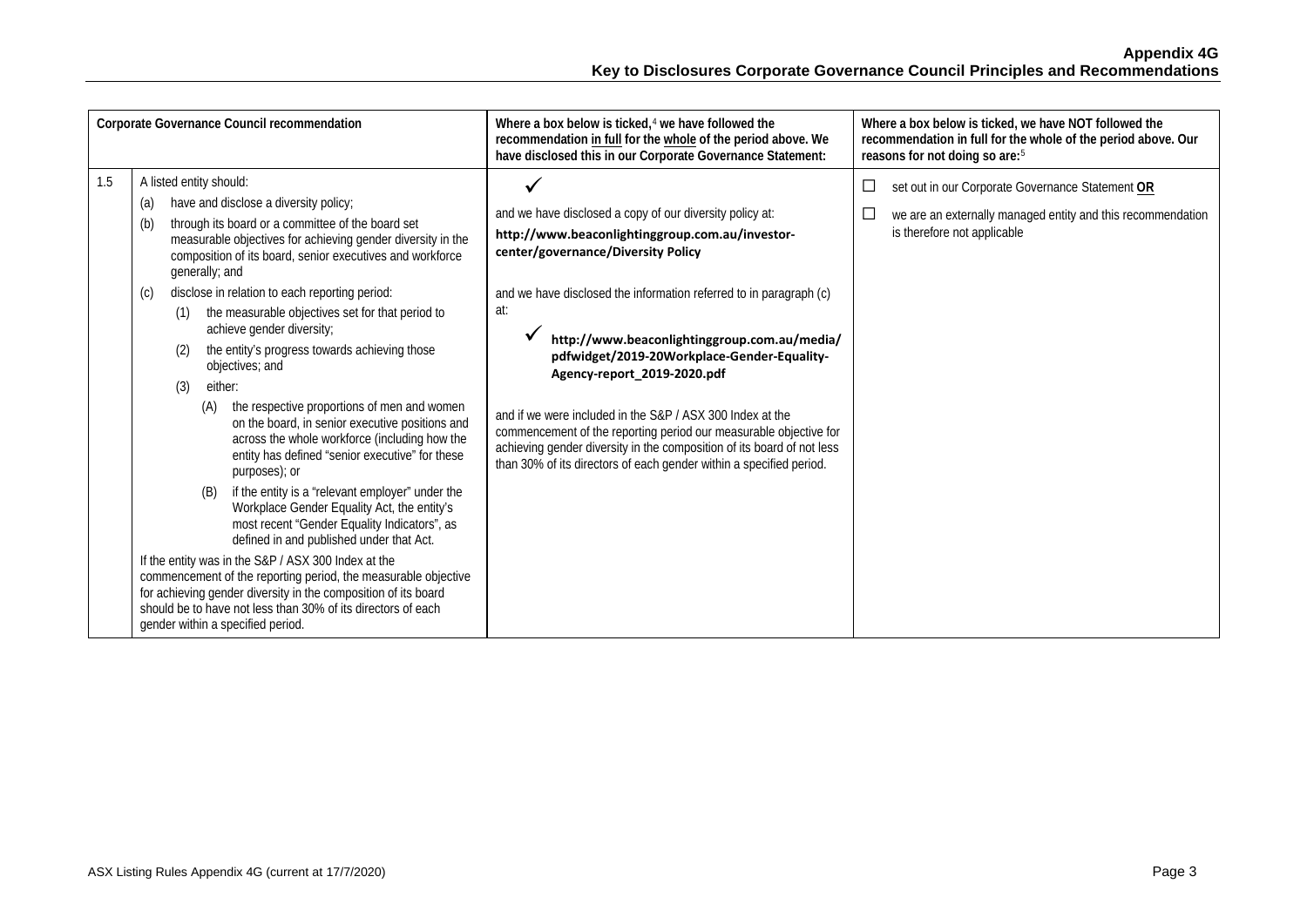| Corporate Governance Council recommendation |                                                                                                                                                                                                                                                                                                                                                         | Where a box below is ticked, $4$ we have followed the<br>recommendation in full for the whole of the period above. We<br>have disclosed this in our Corporate Governance Statement:                                                                                                                                                                                                                                | Where a box below is ticked, we have NOT followed the<br>recommendation in full for the whole of the period above. Our<br>reasons for not doing so are: <sup>5</sup>            |
|---------------------------------------------|---------------------------------------------------------------------------------------------------------------------------------------------------------------------------------------------------------------------------------------------------------------------------------------------------------------------------------------------------------|--------------------------------------------------------------------------------------------------------------------------------------------------------------------------------------------------------------------------------------------------------------------------------------------------------------------------------------------------------------------------------------------------------------------|---------------------------------------------------------------------------------------------------------------------------------------------------------------------------------|
| 1.6                                         | A listed entity should:<br>have and disclose a process for periodically evaluating the<br>(a)<br>performance of the board, its committees and individual<br>directors; and<br>disclose for each reporting period whether a performance<br>(b)<br>evaluation has been undertaken in accordance with that<br>process during or in respect of that period. | $\checkmark$<br>and we have disclosed the evaluation process referred to in<br>paragraph (a) at:<br>Pages 18 -26 Annual Report<br>http://www.beaconlightinggroup.com.au/investor-<br>center/governance/Remuneration & nominations<br><b>Committee Charter</b><br>and whether a performance evaluation was undertaken for the<br>reporting period in accordance with that process at:<br>Pages 18 -26 Annual Report | set out in our Corporate Governance Statement OR<br>$\Box$<br>$\Box$<br>we are an externally managed entity and this recommendation<br>is therefore not applicable              |
| 1.7                                         | A listed entity should:<br>have and disclose a process for evaluating the performance<br>(a)<br>of its senior executives at least once every reporting period;<br>and<br>disclose for each reporting period whether a performance<br>(b)<br>evaluation has been undertaken in accordance with that<br>process during or in respect of that period.      | and we have disclosed the evaluation process referred to in<br>paragraph (a) at:<br>Pages 18 -26 Annual Report<br>http://www.beaconlightinggroup.com.au/investor-<br>center/governance/Remuneration & nominations<br><b>Committee Charter</b><br>and whether a performance evaluation was undertaken for the<br>reporting period in accordance with that process at:<br>Pages 18 - 26 Annual Report                | ⊔<br>set out in our Corporate Governance Statement OR<br>$\overline{\phantom{a}}$<br>we are an externally managed entity and this recommendation<br>is therefore not applicable |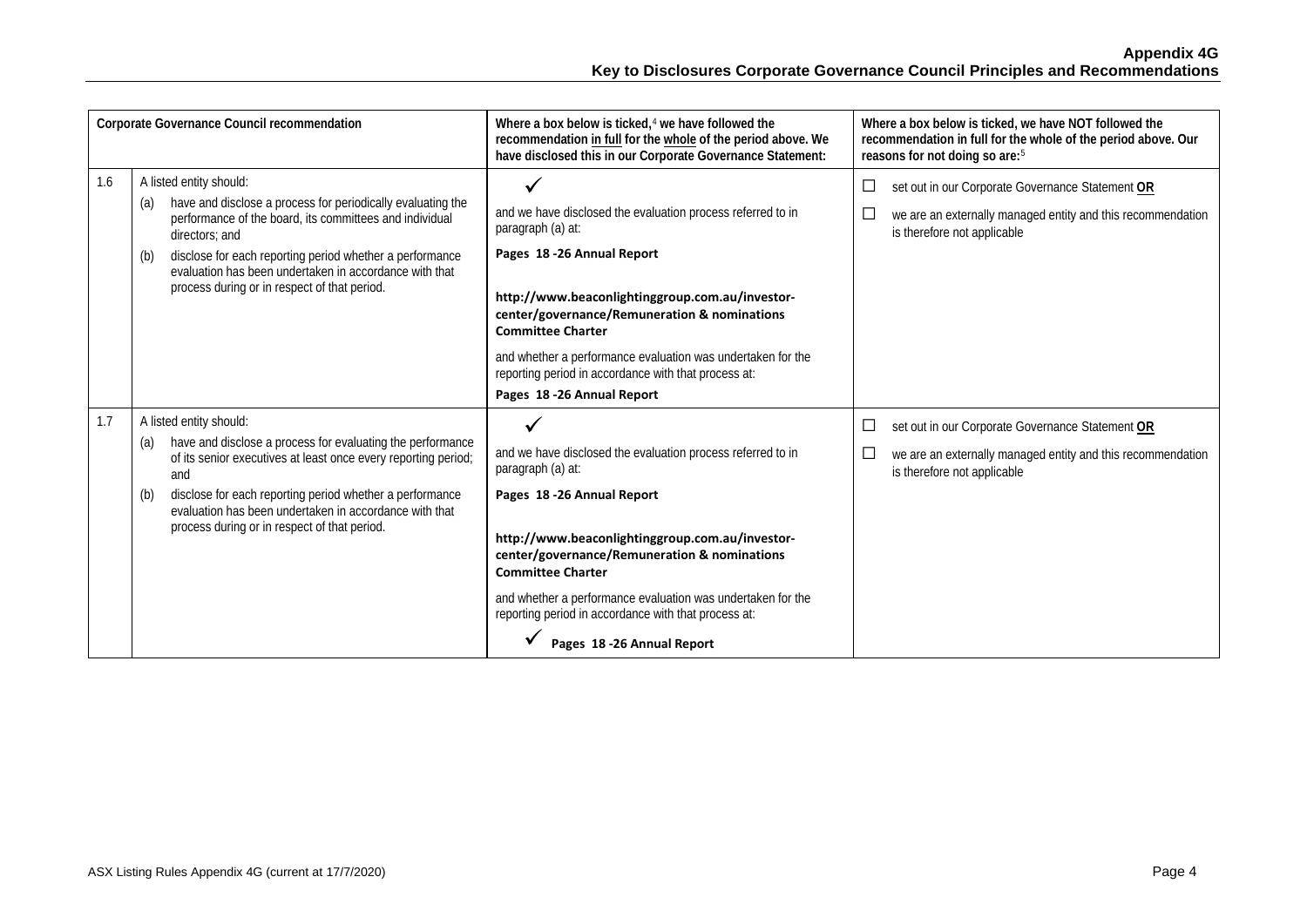**Appendix 4G Key to Disclosures Corporate Governance Council Principles and Recommendations**

|     | Corporate Governance Council recommendation                                                                                                                                                                                                                                                                                                                                                                                                                                                                                                                                                                                                                                                                                                                                                                                                                                        | Where a box below is ticked. <sup>4</sup> we have followed the<br>recommendation in full for the whole of the period above. We<br>have disclosed this in our Corporate Governance Statement:                                                                                                                                                                                                                                                                                                                                                                                                                                                                                                                                                                              | Where a box below is ticked, we have NOT followed the<br>recommendation in full for the whole of the period above. Our<br>reasons for not doing so are: <sup>5</sup>       |
|-----|------------------------------------------------------------------------------------------------------------------------------------------------------------------------------------------------------------------------------------------------------------------------------------------------------------------------------------------------------------------------------------------------------------------------------------------------------------------------------------------------------------------------------------------------------------------------------------------------------------------------------------------------------------------------------------------------------------------------------------------------------------------------------------------------------------------------------------------------------------------------------------|---------------------------------------------------------------------------------------------------------------------------------------------------------------------------------------------------------------------------------------------------------------------------------------------------------------------------------------------------------------------------------------------------------------------------------------------------------------------------------------------------------------------------------------------------------------------------------------------------------------------------------------------------------------------------------------------------------------------------------------------------------------------------|----------------------------------------------------------------------------------------------------------------------------------------------------------------------------|
|     | PRINCIPLE 2 - STRUCTURE THE BOARD TO BE EFFECTIVE AND ADD VALUE                                                                                                                                                                                                                                                                                                                                                                                                                                                                                                                                                                                                                                                                                                                                                                                                                    |                                                                                                                                                                                                                                                                                                                                                                                                                                                                                                                                                                                                                                                                                                                                                                           |                                                                                                                                                                            |
| 2.1 | The board of a listed entity should:<br>have a nomination committee which:<br>(a)<br>has at least three members, a majority of whom are<br>(1)<br>independent directors; and<br>is chaired by an independent director,<br>(2)<br>and disclose:<br>the charter of the committee:<br>(3)<br>the members of the committee: and<br>(4)<br>(5)<br>as at the end of each reporting period, the number<br>of times the committee met throughout the period<br>and the individual attendances of the members at<br>those meetings; or<br>if it does not have a nomination committee, disclose that<br>(b)<br>fact and the processes it employs to address board<br>succession issues and to ensure that the board has the<br>appropriate balance of skills, knowledge, experience,<br>independence and diversity to enable it to discharge its<br>duties and responsibilities effectively. | [If the entity complies with paragraph (a):]<br>and we have disclosed a copy of the charter of the committee at:<br>http://www.beaconlightinggroup.com.au/investor-<br>center/governance/Remuneration & nominations<br><b>Committee Charter</b><br>and the information referred to in paragraphs (4) and (5) at:<br>Page 18 Annual Report<br>[If the entity complies with paragraph (b):]<br>and we have disclosed the fact that we do not have a nomination<br>committee and the processes we employ to address board<br>succession issues and to ensure that the board has the appropriate<br>balance of skills, knowledge, experience, independence and<br>diversity to enable it to discharge its duties and responsibilities<br>effectively at:<br>[insert location] | set out in our Corporate Governance Statement OR<br>$\overline{\phantom{a}}$<br>we are an externally managed entity and this recommendation<br>is therefore not applicable |
| 2.2 | A listed entity should have and disclose a board skills matrix<br>setting out the mix of skills that the board currently has or is<br>looking to achieve in its membership.                                                                                                                                                                                                                                                                                                                                                                                                                                                                                                                                                                                                                                                                                                        | and we have disclosed our board skills matrix at:<br>http://www.beaconlightinggroup.com.au/investor-<br>center/governance                                                                                                                                                                                                                                                                                                                                                                                                                                                                                                                                                                                                                                                 | set out in our Corporate Governance Statement OR<br>⊔<br>we are an externally managed entity and this recommendation<br>$\Box$<br>is therefore not applicable              |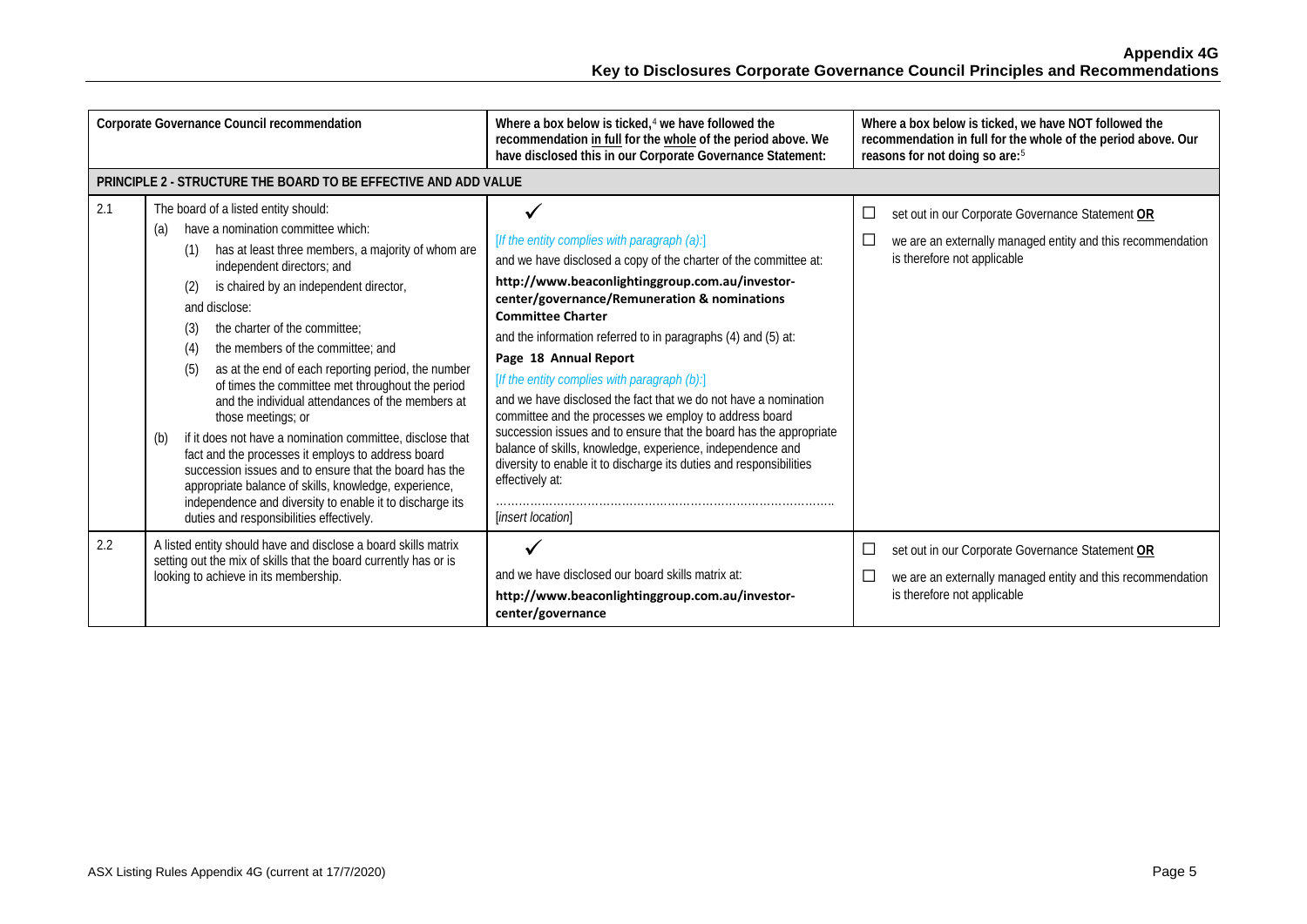| Corporate Governance Council recommendation |                                                                                                                                                                                                                                                                                                                                                                                                                                                                                                                                           | Where a box below is ticked, <sup>4</sup> we have followed the<br>recommendation in full for the whole of the period above. We<br>have disclosed this in our Corporate Governance Statement:                                                                                                                                                                                        | Where a box below is ticked, we have NOT followed the<br>recommendation in full for the whole of the period above. Our<br>reasons for not doing so are: <sup>5</sup>                    |
|---------------------------------------------|-------------------------------------------------------------------------------------------------------------------------------------------------------------------------------------------------------------------------------------------------------------------------------------------------------------------------------------------------------------------------------------------------------------------------------------------------------------------------------------------------------------------------------------------|-------------------------------------------------------------------------------------------------------------------------------------------------------------------------------------------------------------------------------------------------------------------------------------------------------------------------------------------------------------------------------------|-----------------------------------------------------------------------------------------------------------------------------------------------------------------------------------------|
| 2.3                                         | A listed entity should disclose:<br>the names of the directors considered by the board to be<br>(a)<br>independent directors;<br>if a director has an interest, position, affiliation or<br>(b)<br>relationship of the type described in Box 2.3 but the board<br>is of the opinion that it does not compromise the<br>independence of the director, the nature of the interest,<br>position or relationship in question and an explanation of<br>why the board is of that opinion; and<br>the length of service of each director.<br>(c) | $\checkmark$<br>and we have disclosed the names of the directors considered by the<br>board to be independent directors at:<br>http://www.beaconlightinggroup.com.au/investor-<br>center/governance<br>and, where applicable, the information referred to in paragraph (b)<br>at:<br>Page 4 Annual Report<br>and the length of service of each director at:<br>Page 6 Annual Report | $\Box$<br>set out in our Corporate Governance Statement                                                                                                                                 |
| 2.4                                         | A majority of the board of a listed entity should be independent<br>directors.                                                                                                                                                                                                                                                                                                                                                                                                                                                            | $\Box$                                                                                                                                                                                                                                                                                                                                                                              | set out in our Corporate Governance Statement OR<br>we are an externally managed entity and this recommendation<br>$\Box$<br>is therefore not applicable                                |
| 2.5                                         | The chair of the board of a listed entity should be an<br>independent director and, in particular, should not be the same<br>person as the CEO of the entity.                                                                                                                                                                                                                                                                                                                                                                             | $\Box$                                                                                                                                                                                                                                                                                                                                                                              | set out in our Corporate Governance Statement OR<br>$\checkmark$<br>we are an externally managed entity and this recommendation<br>is therefore not applicable                          |
| 2.6                                         | A listed entity should have a program for inducting new<br>directors and for periodically reviewing whether there is a need<br>for existing directors to undertake professional development to<br>maintain the skills and knowledge needed to perform their role<br>as directors effectively.                                                                                                                                                                                                                                             | $\checkmark$<br>http://www.beaconlightinggroup.com.au/investor-<br>center/governance<br>http://www.beaconlightinggroup.com.au/investor-<br>center/governance/Remuneration & nominations<br><b>Committee Charter</b>                                                                                                                                                                 | set out in our Corporate Governance Statement OR<br>$\Box$<br>we are an externally managed entity and this recommendation<br>$\mathcal{L}_{\mathcal{A}}$<br>is therefore not applicable |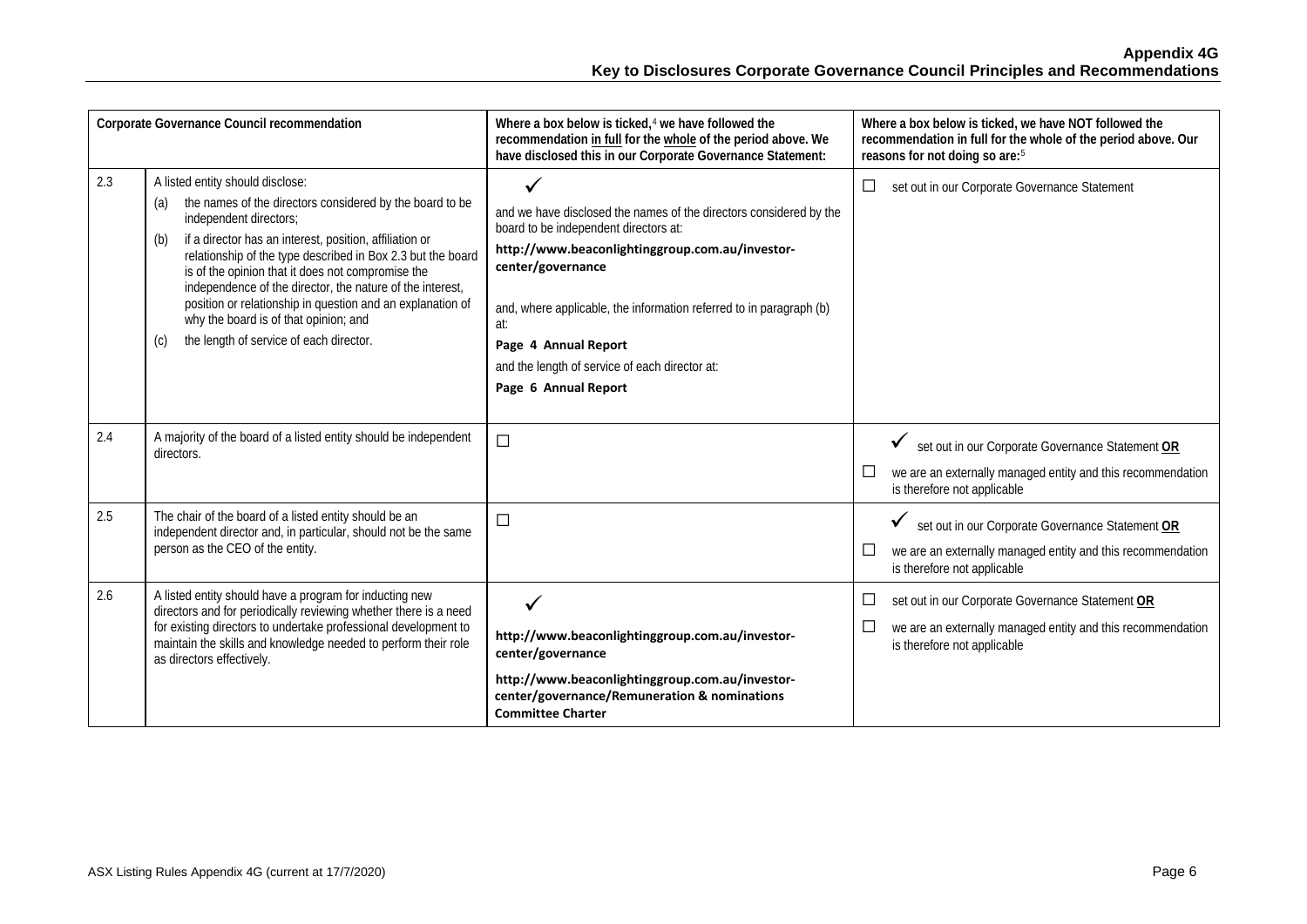**Appendix 4G Key to Disclosures Corporate Governance Council Principles and Recommendations**

| Corporate Governance Council recommendation |                                                                                                                                                                                                                                                    | Where a box below is ticked, $4$ we have followed the<br>recommendation in full for the whole of the period above. We<br>have disclosed this in our Corporate Governance Statement: | Where a box below is ticked, we have NOT followed the<br>recommendation in full for the whole of the period above. Our<br>reasons for not doing so are: <sup>5</sup> |
|---------------------------------------------|----------------------------------------------------------------------------------------------------------------------------------------------------------------------------------------------------------------------------------------------------|-------------------------------------------------------------------------------------------------------------------------------------------------------------------------------------|----------------------------------------------------------------------------------------------------------------------------------------------------------------------|
|                                             | PRINCIPLE 3 - INSTIL A CULTURE OF ACTING LAWFULLY, ETHICALLY AND RESPONSIBLY                                                                                                                                                                       |                                                                                                                                                                                     |                                                                                                                                                                      |
| 3.1                                         | A listed entity should articulate and disclose its values.                                                                                                                                                                                         | and we have disclosed our values at:<br>http://www.beaconlightinggroup.com.au/investor-<br>center/governance/Code of Conduct                                                        | $\Box$<br>set out in our Corporate Governance Statement                                                                                                              |
| 3.2                                         | A listed entity should:<br>have and disclose a code of conduct for its directors.<br>(a)<br>senior executives and employees; and<br>ensure that the board or a committee of the board is<br>(b)<br>informed of any material breaches of that code. | and we have disclosed our code of conduct at:<br>http://www.beaconlightinggroup.com.au/investor-<br>center/governance/Code of Conduct                                               | $\Box$<br>set out in our Corporate Governance Statement                                                                                                              |
| 3.3                                         | A listed entity should:<br>have and disclose a whistleblower policy; and<br>(a)<br>ensure that the board or a committee of the board is<br>(b)<br>informed of any material incidents reported under that<br>policy.                                | and we have disclosed our whistleblower policy at:<br>http://www.beaconlightinggroup.com.au/investor-<br>center/governance/Whistleblower                                            | $\Box$<br>set out in our Corporate Governance Statement                                                                                                              |
| 3.4                                         | A listed entity should:<br>have and disclose an anti-bribery and corruption policy;<br>(a)<br>and<br>ensure that the board or committee of the board is<br>(b)<br>informed of any material breaches of that policy.                                | and we have disclosed our anti-bribery and corruption policy at:<br>http://www.beaconlightinggroup.com.au/investor-<br>center/governance/Anti-bribery                               | $\Box$<br>set out in our Corporate Governance Statement                                                                                                              |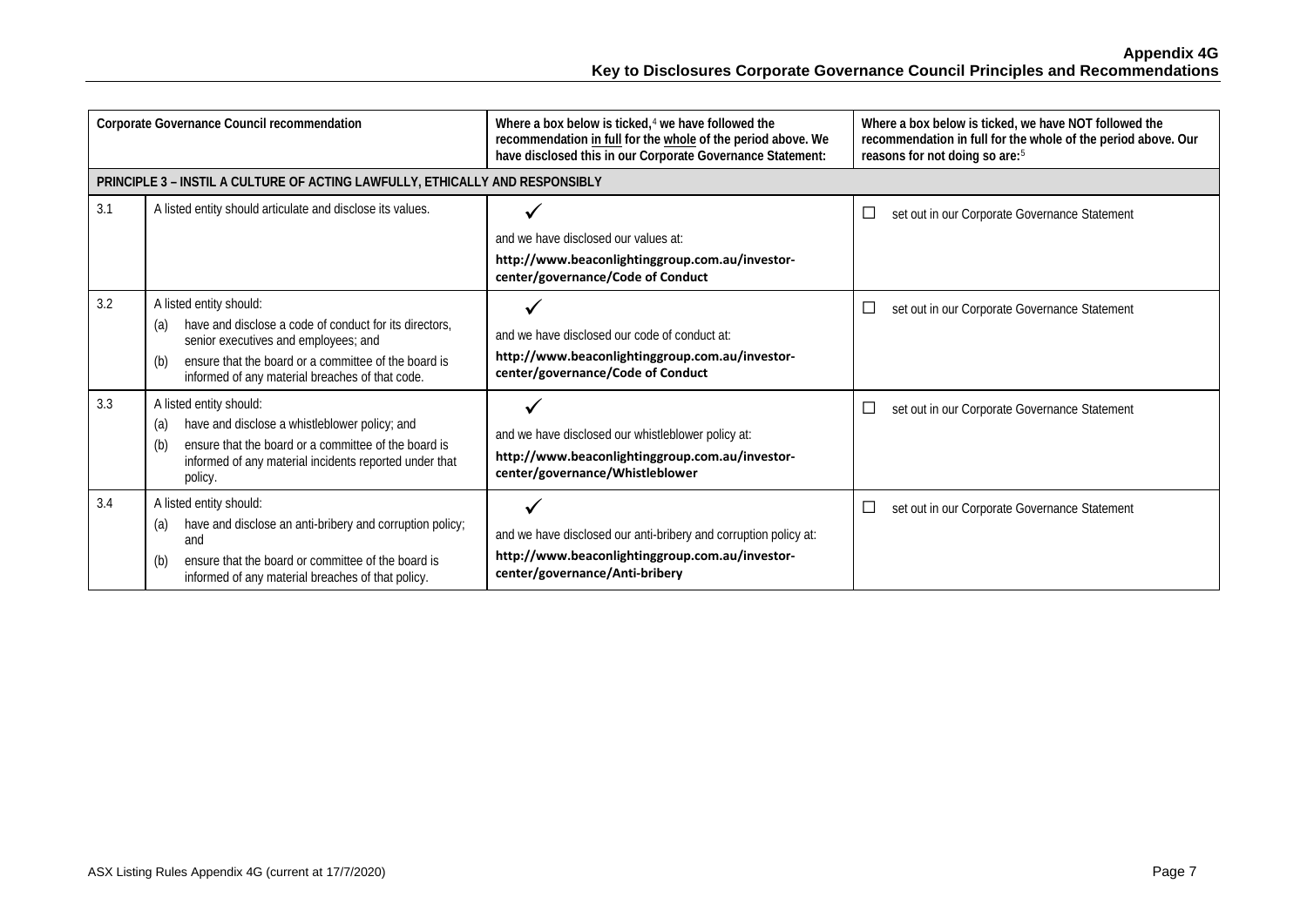| Corporate Governance Council recommendation |                                                                                                                                                                                                                                                                                                                                                                                                                                                                                                                                                                                                                                                                                                                                                                                                                                                                                                                                                                                                     | Where a box below is ticked, <sup>4</sup> we have followed the<br>recommendation in full for the whole of the period above. We<br>have disclosed this in our Corporate Governance Statement:                                                                                                                                                                                                                                                                                                                                                                                                                                                                                                                                        | Where a box below is ticked, we have NOT followed the<br>recommendation in full for the whole of the period above. Our<br>reasons for not doing so are: <sup>5</sup> |
|---------------------------------------------|-----------------------------------------------------------------------------------------------------------------------------------------------------------------------------------------------------------------------------------------------------------------------------------------------------------------------------------------------------------------------------------------------------------------------------------------------------------------------------------------------------------------------------------------------------------------------------------------------------------------------------------------------------------------------------------------------------------------------------------------------------------------------------------------------------------------------------------------------------------------------------------------------------------------------------------------------------------------------------------------------------|-------------------------------------------------------------------------------------------------------------------------------------------------------------------------------------------------------------------------------------------------------------------------------------------------------------------------------------------------------------------------------------------------------------------------------------------------------------------------------------------------------------------------------------------------------------------------------------------------------------------------------------------------------------------------------------------------------------------------------------|----------------------------------------------------------------------------------------------------------------------------------------------------------------------|
|                                             | PRINCIPLE 4 - SAFEGUARD THE INTEGRITY OF CORPORATE REPORTS                                                                                                                                                                                                                                                                                                                                                                                                                                                                                                                                                                                                                                                                                                                                                                                                                                                                                                                                          |                                                                                                                                                                                                                                                                                                                                                                                                                                                                                                                                                                                                                                                                                                                                     |                                                                                                                                                                      |
| 4.1                                         | The board of a listed entity should:<br>have an audit committee which:<br>(a)<br>has at least three members, all of whom are non-<br>(1)<br>executive directors and a majority of whom are<br>independent directors; and<br>is chaired by an independent director, who is not<br>(2)<br>the chair of the board,<br>and disclose:<br>the charter of the committee:<br>(3)<br>the relevant qualifications and experience of the<br>(4)<br>members of the committee: and<br>in relation to each reporting period, the number of<br>(5)<br>times the committee met throughout the period and<br>the individual attendances of the members at those<br>meetings; or<br>if it does not have an audit committee, disclose that fact<br>(b)<br>and the processes it employs that independently verify<br>and safeguard the integrity of its corporate reporting,<br>including the processes for the appointment and removal<br>of the external auditor and the rotation of the audit<br>engagement partner. | ✓<br>[If the entity complies with paragraph (a):]<br>and we have disclosed a copy of the charter of the committee at:<br>http://www.beaconlightinggroup.com.au/investor-<br>center/governance/Audit Committee Charter/<br>and the information referred to in paragraphs (4) and (5) at:<br>page 8 and 18 Annual report<br>[If the entity complies with paragraph (b):]<br>and we have disclosed the fact that we do not have an audit<br>committee and the processes we employ that independently verify<br>and safeguard the integrity of our corporate reporting, including the<br>processes for the appointment and removal of the external auditor<br>and the rotation of the audit engagement partner at:<br>[insert location] | $\Box$<br>set out in our Corporate Governance Statement                                                                                                              |
| 4.2                                         | The board of a listed entity should, before it approves the<br>entity's financial statements for a financial period, receive from<br>its CEO and CFO a declaration that, in their opinion, the<br>financial records of the entity have been properly maintained<br>and that the financial statements comply with the appropriate<br>accounting standards and give a true and fair view of the<br>financial position and performance of the entity and that the<br>opinion has been formed on the basis of a sound system of risk<br>management and internal control which is operating effectively.                                                                                                                                                                                                                                                                                                                                                                                                 | ✓                                                                                                                                                                                                                                                                                                                                                                                                                                                                                                                                                                                                                                                                                                                                   | $\Box$<br>set out in our Corporate Governance Statement                                                                                                              |
| 4.3                                         | A listed entity should disclose its process to verify the integrity<br>of any periodic corporate report it releases to the market that is<br>not audited or reviewed by an external auditor.                                                                                                                                                                                                                                                                                                                                                                                                                                                                                                                                                                                                                                                                                                                                                                                                        | $\checkmark$                                                                                                                                                                                                                                                                                                                                                                                                                                                                                                                                                                                                                                                                                                                        | □<br>set out in our Corporate Governance Statement                                                                                                                   |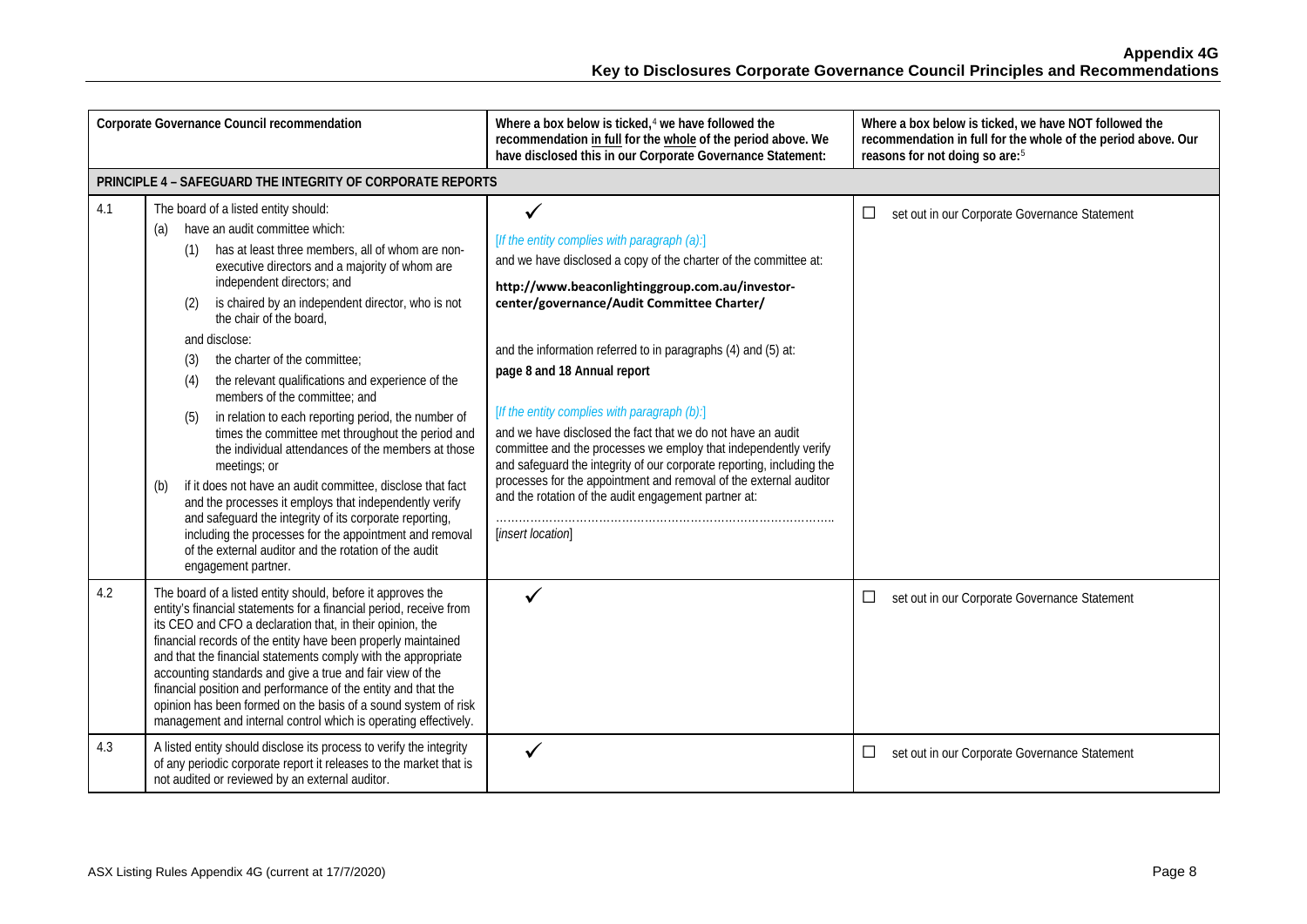| Corporate Governance Council recommendation |                                                                                                                                                                                                                    | Where a box below is ticked, <sup>4</sup> we have followed the<br>recommendation in full for the whole of the period above. We<br>have disclosed this in our Corporate Governance Statement:           | Where a box below is ticked, we have NOT followed the<br>recommendation in full for the whole of the period above. Our<br>reasons for not doing so are: <sup>5</sup> |
|---------------------------------------------|--------------------------------------------------------------------------------------------------------------------------------------------------------------------------------------------------------------------|--------------------------------------------------------------------------------------------------------------------------------------------------------------------------------------------------------|----------------------------------------------------------------------------------------------------------------------------------------------------------------------|
|                                             | PRINCIPLE 5 - MAKE TIMELY AND BALANCED DISCLOSURE                                                                                                                                                                  |                                                                                                                                                                                                        |                                                                                                                                                                      |
| 5.1                                         | A listed entity should have and disclose a written policy for<br>complying with its continuous disclosure obligations under<br>listing rule 3.1.                                                                   | ✓<br>and we have disclosed our continuous disclosure compliance policy<br>at:<br>http://www.beaconlightinggroup.com.au/investor-<br>center/governance/Continuos Disclosure Policy<br>[insert location] | set out in our Corporate Governance Statement<br>$\Box$                                                                                                              |
| 5.2                                         | A listed entity should ensure that its board receives copies of all<br>material market announcements promptly after they have been<br>made.                                                                        | $\checkmark$                                                                                                                                                                                           | set out in our Corporate Governance Statement<br>$\Box$                                                                                                              |
| 5.3                                         | A listed entity that gives a new and substantive investor or<br>analyst presentation should release a copy of the presentation<br>materials on the ASX Market Announcements Platform ahead<br>of the presentation. | $\checkmark$                                                                                                                                                                                           | set out in our Corporate Governance Statement<br>$\Box$                                                                                                              |
|                                             | PRINCIPLE 6 - RESPECT THE RIGHTS OF SECURITY HOLDERS                                                                                                                                                               |                                                                                                                                                                                                        |                                                                                                                                                                      |
| 6.1                                         | A listed entity should provide information about itself and its<br>governance to investors via its website.                                                                                                        | and we have disclosed information about us and our governance on<br>our website at:<br>http://www.beaconlightinggroup.com.au/investor-<br>center/governance                                            | set out in our Corporate Governance Statement<br>$\Box$                                                                                                              |
| 6.2                                         | A listed entity should have an investor relations program that<br>facilitates effective two-way communication with investors.                                                                                      |                                                                                                                                                                                                        | set out in our Corporate Governance Statement<br>$\Box$                                                                                                              |
| 6.3                                         | A listed entity should disclose how it facilitates and encourages<br>participation at meetings of security holders.                                                                                                | and we have disclosed how we facilitate and encourage participation<br>at meetings of security holders at:<br>http://www.beaconlightinggroup.com.au/investor-<br>center/governance                     | set out in our Corporate Governance Statement<br>$\Box$                                                                                                              |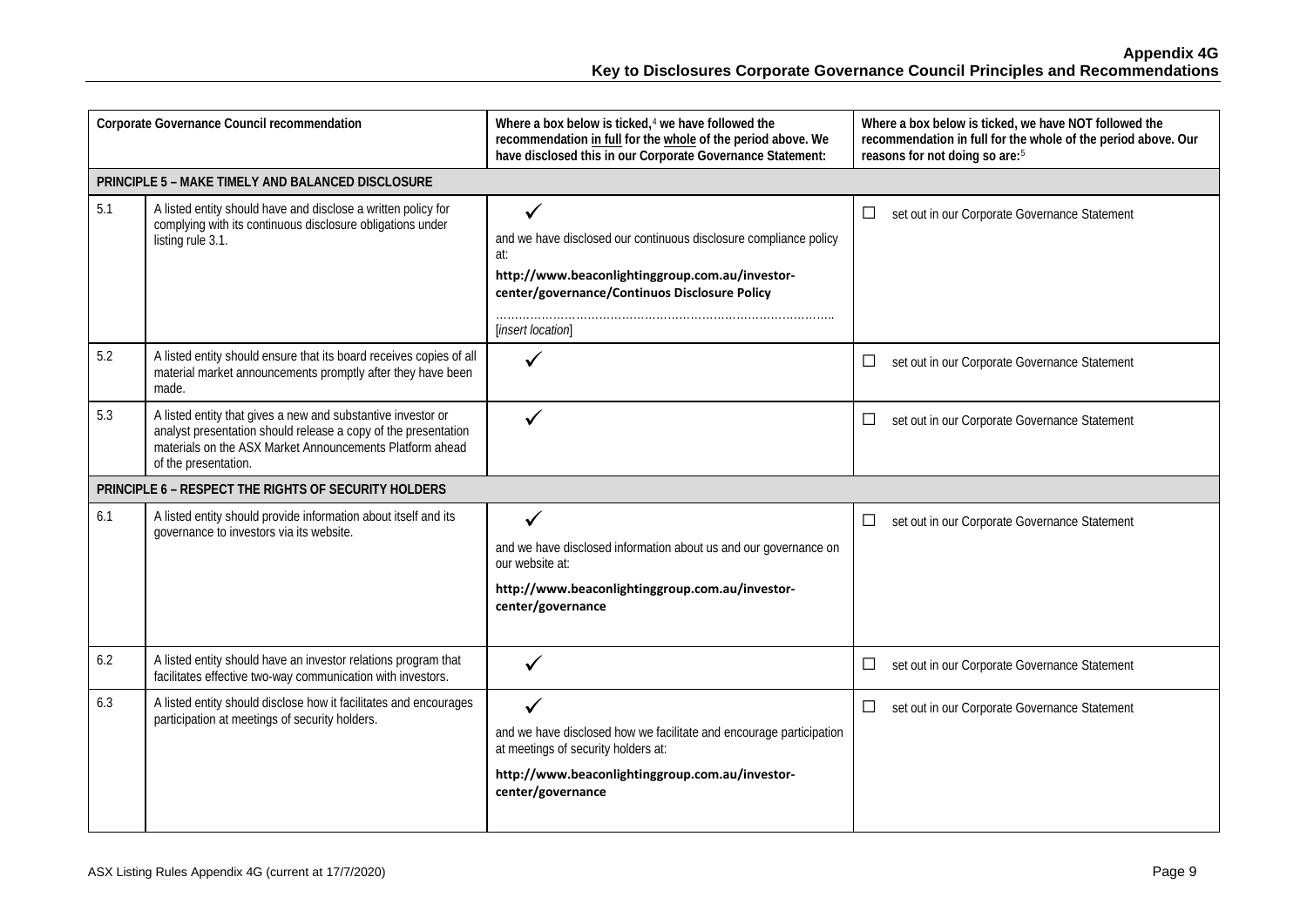| have disclosed this in our Corporate Governance Statement:                                                                                                                                                                                                                                                                                                                                                                                                                     | recommendation in full for the whole of the period above. Our<br>reasons for not doing so are: <sup>5</sup> |
|--------------------------------------------------------------------------------------------------------------------------------------------------------------------------------------------------------------------------------------------------------------------------------------------------------------------------------------------------------------------------------------------------------------------------------------------------------------------------------|-------------------------------------------------------------------------------------------------------------|
| $\checkmark$                                                                                                                                                                                                                                                                                                                                                                                                                                                                   | $\Box$<br>set out in our Corporate Governance Statement                                                     |
|                                                                                                                                                                                                                                                                                                                                                                                                                                                                                | set out in our Corporate Governance Statement<br>$\overline{\phantom{a}}$                                   |
|                                                                                                                                                                                                                                                                                                                                                                                                                                                                                |                                                                                                             |
| $\Box$<br>[If the entity complies with paragraph (a):]<br>and we have disclosed a copy of the charter of the committee at:<br>[insert location]<br>and the information referred to in paragraphs (4) and (5) at:<br>[insert location]<br>[If the entity complies with paragraph (b):]<br>and we have disclosed the fact that we do not have a risk committee<br>or committees that satisfy (a) and the processes we employ for<br>overseeing our risk management framework at: | $\overline{\phantom{a}}$<br>set out in our Corporate Governance Statement                                   |
|                                                                                                                                                                                                                                                                                                                                                                                                                                                                                | http://www.beaconlightinggroup.com.au/investor-<br>center/governance/Board Charter                          |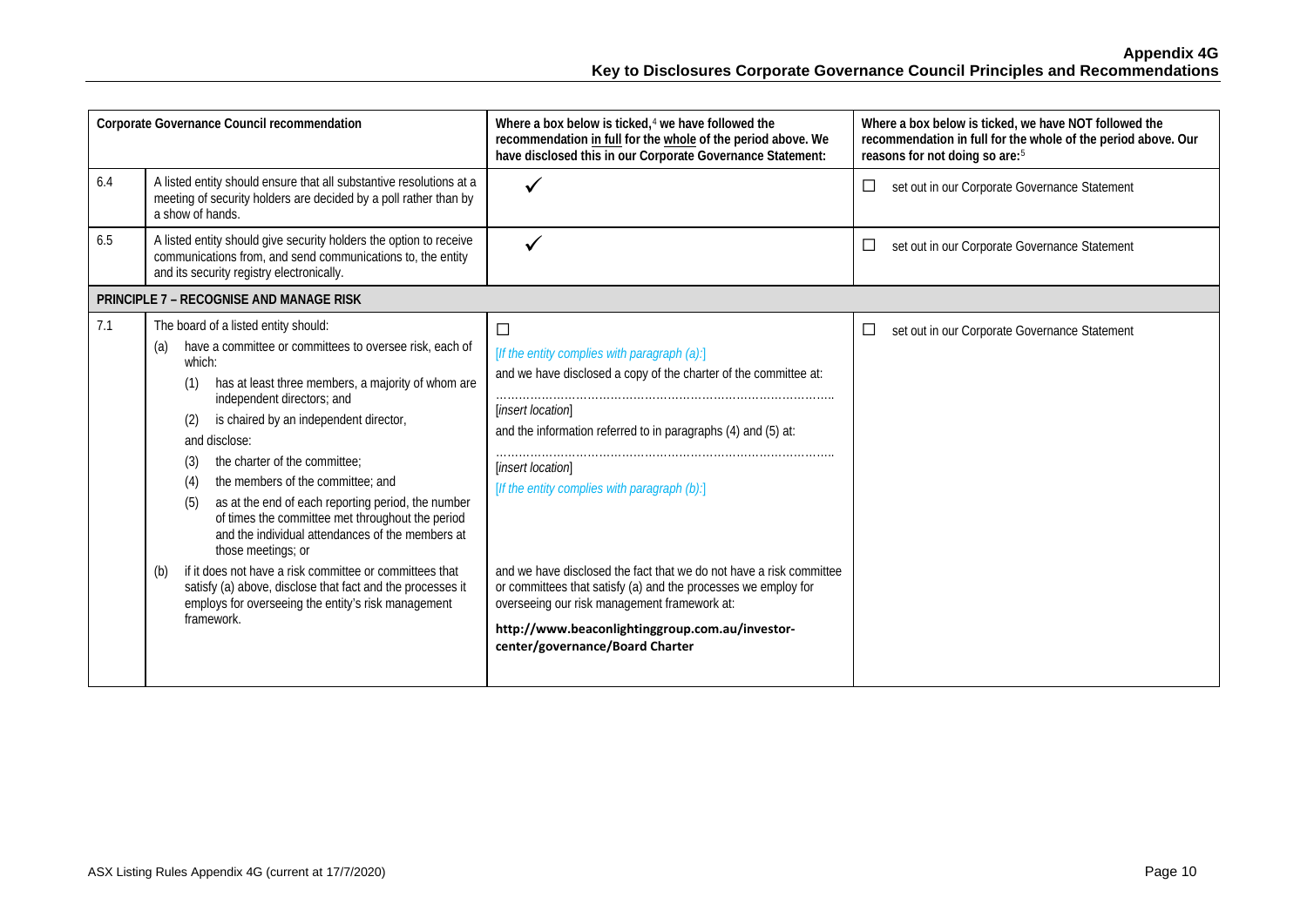| Corporate Governance Council recommendation |                                                                                                                                                                                                                                                                                                                                                                                          | Where a box below is ticked, <sup>4</sup> we have followed the<br>recommendation in full for the whole of the period above. We<br>have disclosed this in our Corporate Governance Statement:                                                                                                                                                                                                                                                                                                                                                           | Where a box below is ticked, we have NOT followed the<br>recommendation in full for the whole of the period above. Our<br>reasons for not doing so are: <sup>5</sup> |
|---------------------------------------------|------------------------------------------------------------------------------------------------------------------------------------------------------------------------------------------------------------------------------------------------------------------------------------------------------------------------------------------------------------------------------------------|--------------------------------------------------------------------------------------------------------------------------------------------------------------------------------------------------------------------------------------------------------------------------------------------------------------------------------------------------------------------------------------------------------------------------------------------------------------------------------------------------------------------------------------------------------|----------------------------------------------------------------------------------------------------------------------------------------------------------------------|
| 7.2                                         | The board or a committee of the board should:<br>review the entity's risk management framework at least<br>(a)<br>annually to satisfy itself that it continues to be sound and<br>that the entity is operating with due regard to the risk<br>appetite set by the board; and<br>disclose, in relation to each reporting period, whether<br>(b)<br>such a review has taken place.         | $\checkmark$<br>and we have disclosed whether a review of the entity's risk<br>management framework was undertaken during the reporting period<br>at:<br>http://www.beaconlightinggroup.com.au/investor-<br>center/governance                                                                                                                                                                                                                                                                                                                          | □<br>set out in our Corporate Governance Statement                                                                                                                   |
| 7.3                                         | A listed entity should disclose:<br>if it has an internal audit function, how the function is<br>(a)<br>structured and what role it performs; or<br>if it does not have an internal audit function, that fact and<br>(b)<br>the processes it employs for evaluating and continually<br>improving the effectiveness of its governance, risk<br>management and internal control processes. | $\Box$<br>[If the entity complies with paragraph (a):]<br>and we have disclosed how our internal audit function is structured<br>and what role it performs at:<br>[insert location]<br>[If the entity complies with paragraph (b):]<br>and we have disclosed the fact that we do not have an internal audit<br>function and the processes we employ for evaluating and continually<br>improving the effectiveness of our risk management and internal<br>control processes at:<br>http://www.beaconlightinggroup.com.au/investor-<br>center/governance | set out in our Corporate Governance Statement<br>□                                                                                                                   |
| 7.4                                         | A listed entity should disclose whether it has any material<br>exposure to environmental or social risks and, if it does, how it<br>manages or intends to manage those risks.                                                                                                                                                                                                            | and we have disclosed whether we have any material exposure to<br>environmental and social risks at:<br>http://www.beaconlightinggroup.com.au/investor-<br>center/governance<br>[insert location]<br>and, if we do, how we manage or intend to manage those risks at:<br>[insert location]                                                                                                                                                                                                                                                             | set out in our Corporate Governance Statement<br>$\Box$                                                                                                              |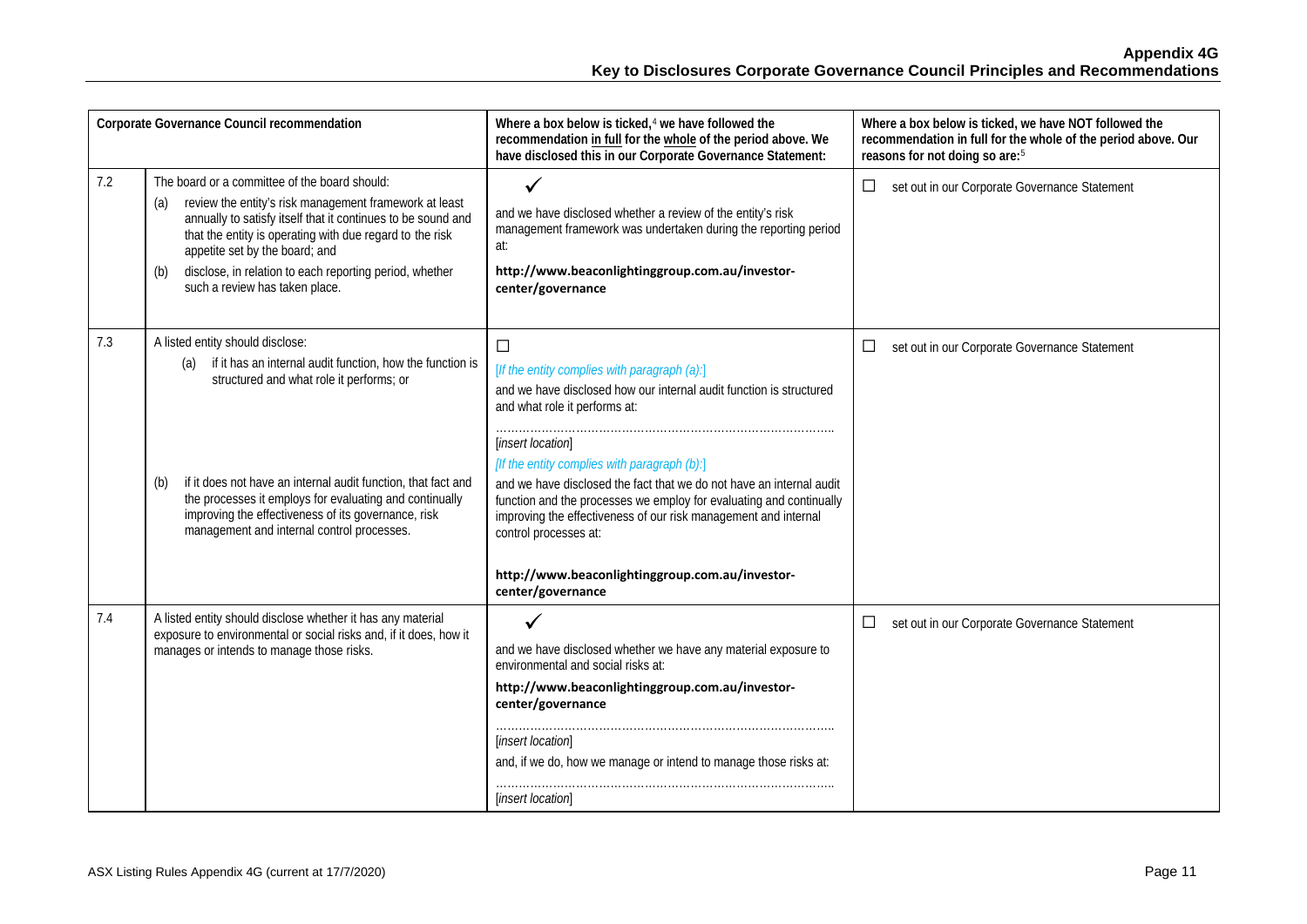|     | Corporate Governance Council recommendation                                                                                                                                                                                                                                                                                                                                                                                                                                                                                                                                                                                                                                                                                                                                                                         | Where a box below is ticked, $4$ we have followed the<br>recommendation in full for the whole of the period above. We<br>have disclosed this in our Corporate Governance Statement:                                                                                                                                                                                                                                                                                                                                                                                                                                                                                                                        | Where a box below is ticked, we have NOT followed the<br>recommendation in full for the whole of the period above. Our<br>reasons for not doing so are: <sup>5</sup>                    |
|-----|---------------------------------------------------------------------------------------------------------------------------------------------------------------------------------------------------------------------------------------------------------------------------------------------------------------------------------------------------------------------------------------------------------------------------------------------------------------------------------------------------------------------------------------------------------------------------------------------------------------------------------------------------------------------------------------------------------------------------------------------------------------------------------------------------------------------|------------------------------------------------------------------------------------------------------------------------------------------------------------------------------------------------------------------------------------------------------------------------------------------------------------------------------------------------------------------------------------------------------------------------------------------------------------------------------------------------------------------------------------------------------------------------------------------------------------------------------------------------------------------------------------------------------------|-----------------------------------------------------------------------------------------------------------------------------------------------------------------------------------------|
|     | PRINCIPLE 8 - REMUNERATE FAIRLY AND RESPONSIBLY                                                                                                                                                                                                                                                                                                                                                                                                                                                                                                                                                                                                                                                                                                                                                                     |                                                                                                                                                                                                                                                                                                                                                                                                                                                                                                                                                                                                                                                                                                            |                                                                                                                                                                                         |
| 8.1 | The board of a listed entity should:<br>have a remuneration committee which:<br>(a)<br>has at least three members, a majority of whom are<br>(1)<br>independent directors; and<br>is chaired by an independent director,<br>(2)<br>and disclose:<br>the charter of the committee:<br>(3)<br>the members of the committee; and<br>(4)<br>as at the end of each reporting period, the number<br>(5)<br>of times the committee met throughout the period<br>and the individual attendances of the members at<br>those meetings; or<br>if it does not have a remuneration committee, disclose<br>(b)<br>that fact and the processes it employs for setting the level<br>and composition of remuneration for directors and senior<br>executives and ensuring that such remuneration is<br>appropriate and not excessive. | [If the entity complies with paragraph (a):]<br>and we have disclosed a copy of the charter of the committee at:<br>http://www.beaconlightinggroup.com.au/investor-<br>center/governance/Remuneration & Nominations<br><b>Committee Charter/</b><br>and the information referred to in paragraphs (4) and (5) at:<br>page 10 and 18 Annual Report<br>[If the entity complies with paragraph (b):]<br>and we have disclosed the fact that we do not have a remuneration<br>committee and the processes we employ for setting the level and<br>composition of remuneration for directors and senior executives and<br>ensuring that such remuneration is appropriate and not excessive:<br>[insert location] | set out in our Corporate Governance Statement OR<br>$\mathcal{L}_{\mathcal{A}}$<br>$\Box$<br>we are an externally managed entity and this recommendation<br>is therefore not applicable |
| 8.2 | A listed entity should separately disclose its policies and<br>practices regarding the remuneration of non-executive directors<br>and the remuneration of executive directors and other senior<br>executives.                                                                                                                                                                                                                                                                                                                                                                                                                                                                                                                                                                                                       | and we have disclosed separately our remuneration policies and<br>practices regarding the remuneration of non-executive directors and<br>the remuneration of executive directors and other senior executives<br>at:<br>Page 20 to 27 Annual Report<br>http://www.beaconlightinggroup.com.au/investor-<br>center/governance                                                                                                                                                                                                                                                                                                                                                                                 | set out in our Corporate Governance Statement OR<br>$\Box$<br>$\Box$<br>we are an externally managed entity and this recommendation<br>is therefore not applicable                      |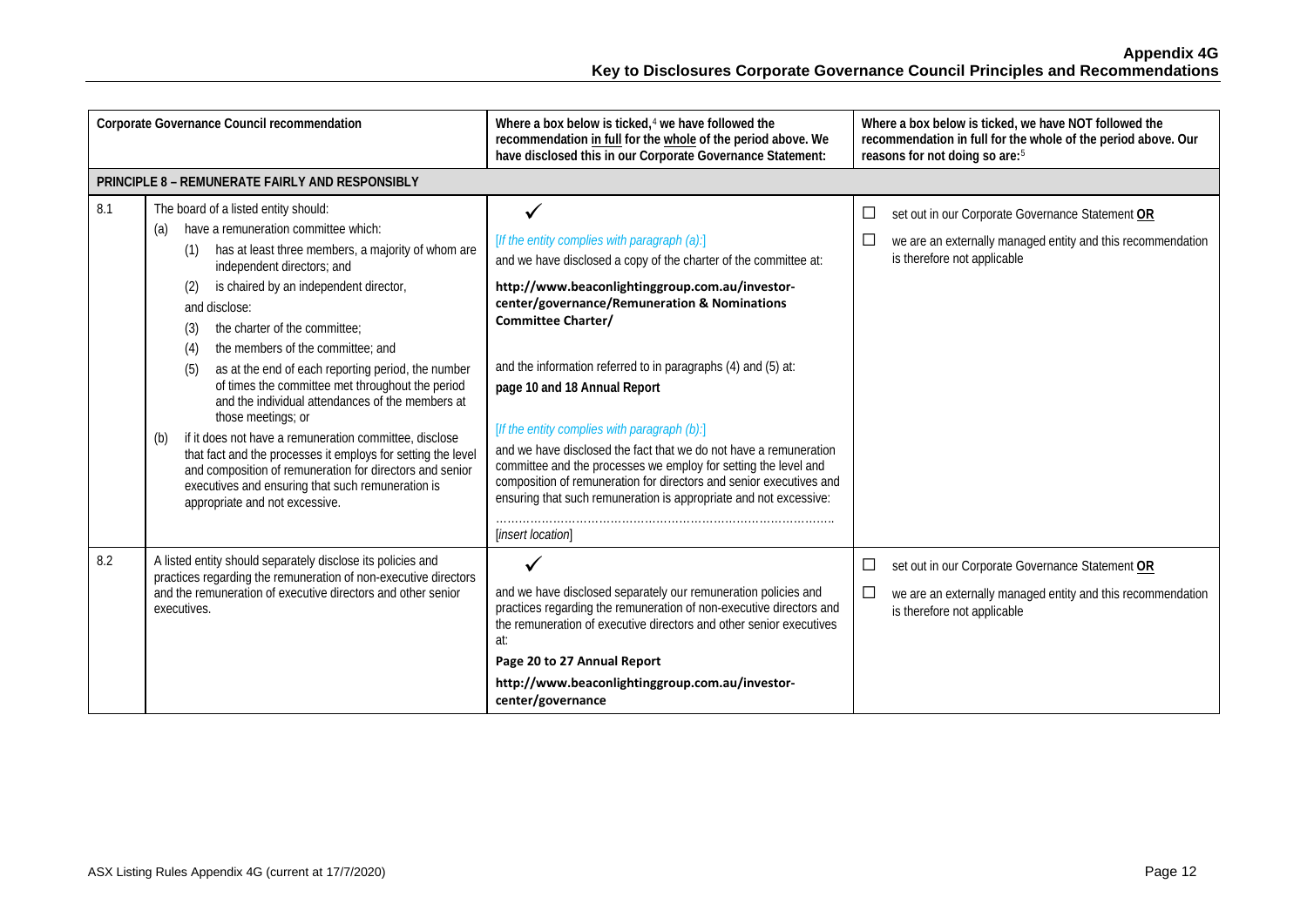| Corporate Governance Council recommendation |                                                                                                                                                                                                                                                                                                                                                                                                                                                                                                                                                           | Where a box below is ticked, <sup>4</sup> we have followed the<br>recommendation in full for the whole of the period above. We<br>have disclosed this in our Corporate Governance Statement: | Where a box below is ticked, we have NOT followed the<br>recommendation in full for the whole of the period above. Our<br>reasons for not doing so are: <sup>5</sup>                                                                                                                                                                                                                                                                                                  |
|---------------------------------------------|-----------------------------------------------------------------------------------------------------------------------------------------------------------------------------------------------------------------------------------------------------------------------------------------------------------------------------------------------------------------------------------------------------------------------------------------------------------------------------------------------------------------------------------------------------------|----------------------------------------------------------------------------------------------------------------------------------------------------------------------------------------------|-----------------------------------------------------------------------------------------------------------------------------------------------------------------------------------------------------------------------------------------------------------------------------------------------------------------------------------------------------------------------------------------------------------------------------------------------------------------------|
| 8.3                                         | A listed entity which has an equity-based remuneration scheme<br>should:<br>have a policy on whether participants are permitted to<br>(a)<br>enter into transactions (whether through the use of<br>derivatives or otherwise) which limit the economic risk of<br>participating in the scheme; and<br>disclose that policy or a summary of it.<br>(b)                                                                                                                                                                                                     | ✓<br>and we have disclosed our policy on this issue or a summary of it at:<br>http://www.beaconlightinggroup.com.au/investor-<br>center/governance/Securities Trading Policy                 | $\Box$<br>set out in our Corporate Governance Statement OR<br>$\Box$<br>we do not have an equity-based remuneration scheme and<br>this recommendation is therefore not applicable OR<br>$\Box$<br>we are an externally managed entity and this recommendation<br>is therefore not applicable                                                                                                                                                                          |
|                                             | ADDITIONAL RECOMMENDATIONS THAT APPLY ONLY IN CERTAIN CASES                                                                                                                                                                                                                                                                                                                                                                                                                                                                                               |                                                                                                                                                                                              |                                                                                                                                                                                                                                                                                                                                                                                                                                                                       |
| 9.1<br>9.2                                  | A listed entity with a director who does not speak the language<br>in which board or security holder meetings are held or key<br>corporate documents are written should disclose the processes<br>it has in place to ensure the director understands and can<br>contribute to the discussions at those meetings and<br>understands and can discharge their obligations in relation to<br>those documents.<br>A listed entity established outside Australia should ensure that<br>meetings of security holders are held at a reasonable place and<br>time. | $\Box$<br>and we have disclosed information about the processes in place at:<br>[insert location]<br>$\Box$                                                                                  | $\Box$<br>set out in our Corporate Governance Statement OR<br>$\checkmark$<br>we do not have a director in this position and this<br>recommendation is therefore not applicable OR<br>$\Box$<br>we are an externally managed entity and this recommendation<br>is therefore not applicable<br>$\Box$<br>set out in our Corporate Governance Statement OR<br>$\checkmark$<br>we are established in Australia and this recommendation<br>is therefore not applicable OR |
|                                             |                                                                                                                                                                                                                                                                                                                                                                                                                                                                                                                                                           |                                                                                                                                                                                              | $\Box$<br>we are an externally managed entity and this recommendation<br>is therefore not applicable                                                                                                                                                                                                                                                                                                                                                                  |
| 9.3                                         | A listed entity established outside Australia, and an externally<br>managed listed entity that has an AGM, should ensure that its<br>external auditor attends its AGM and is available to answer<br>questions from security holders relevant to the audit.                                                                                                                                                                                                                                                                                                | $\Box$                                                                                                                                                                                       | set out in our Corporate Governance Statement OR<br>$\Box$<br>$\checkmark$<br>we are established in Australia and not an externally<br>managed listed entity and this recommendation is<br>therefore not applicable<br>we are an externally managed entity that does not hold an<br>AGM and this recommendation is therefore not applicable                                                                                                                           |